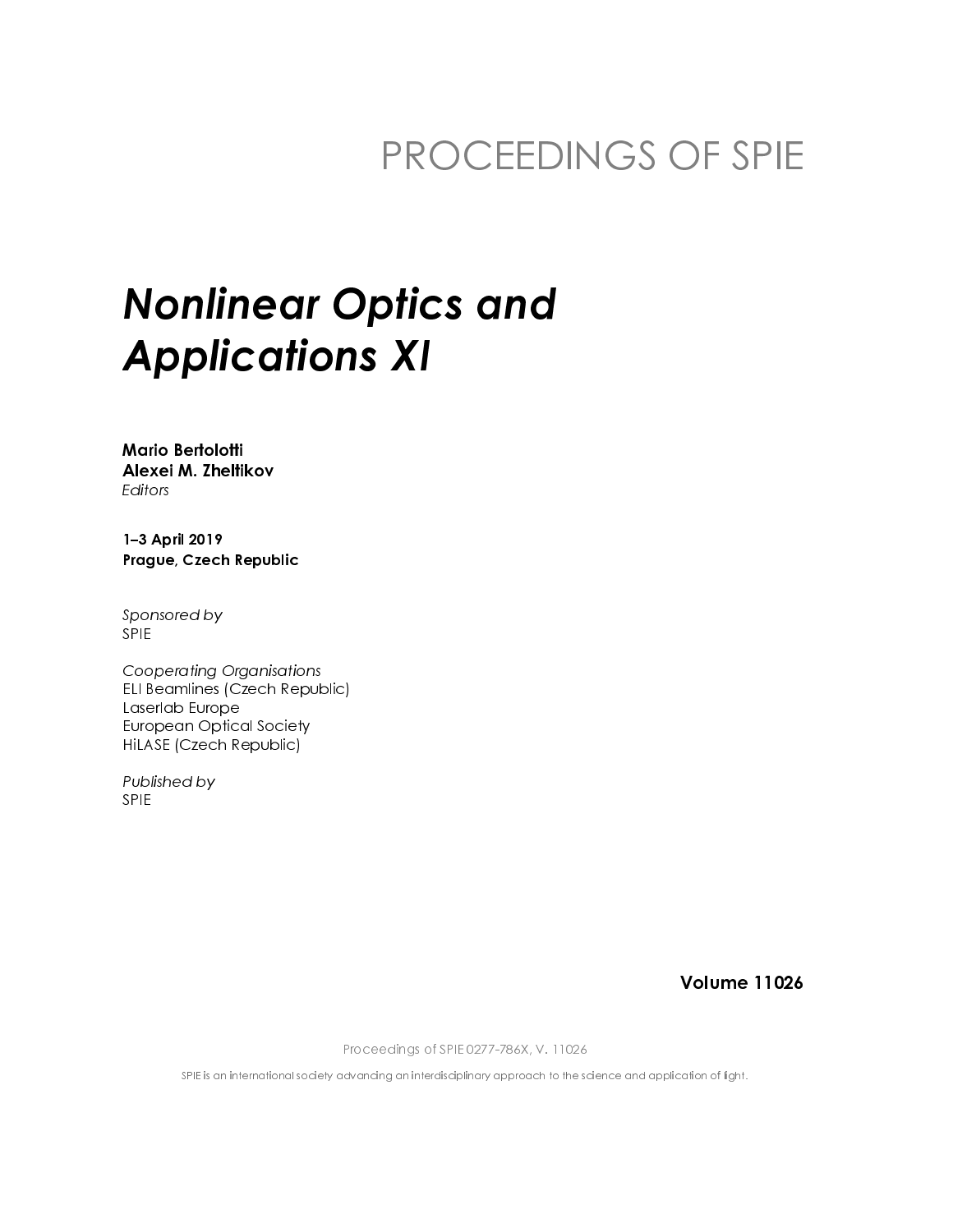The papers in this volume were part of the technical conference cited on the cover and title page. Papers were selected and subject to review by the editors and conference program committee. Some conference presentations may not be available for publication. Additional papers and presentation recordings may be available online in the SPIE Digital Library at SPIEDigital Library org.

The papers reflect the work and thoughts of the authors and are published herein as submitted. The publisher is not responsible for the validity of the information or for any outcomes resulting from reliance thereon.

Please use the following format to cite material from these proceedings:

Author(s), 'Title of Paper," in Nonlinear Optics and Applications XI, edited by Mario Bertolotti, Alexei M. Zheltikov, Proceedings of SPIE Vol. 11026 (SPIE, Bellingham, WA, 2019) Seven-digit Article CID Number.

ISSN: 0277-786X ISSN: 1996-756X (electronic)

ISBN: 9781510627185 ISBN: 9781510627192 (electronic)

Published by **SPIF** P.O. Box 10, Bellingham, Washington 98227-0010 USA Telephone +1 360 676 3290 (Pacific Time) · Fax +1 360 647 1445 SPIE.org Copyright © 2019, Society of Photo-Optical Instrumentation Engineers.

Copying of material in this book for internal or personal use, or for the internal or personal use of specific clients, beyond the fair use provisions granted by the U.S. Copyright Law is authorized by SPIE subject to payment of copying fees. The Transactional Reporting Service base fee for this volume is \$18.00 per article (or portion thereof), which should be paid directly to the Copyright Clearance Center (CCC), 222 Rosewood Drive, Danvers, MA 01923. Payment may also be made electronically through CCC Online at copyright.com. Other copying for republication, resale, advertising or promotion, or any form of systematic or multiple reproduction of any material in this book is prohibited except with permission in writing from the publisher. The CCC fee code is 0277-786X/19/\$18.00.

Printed in the United States of America by Curran Associates, Inc., under license from SPIE.

Publication of record for individual papers is online in the SPIE Digital Library.



Paper Numbering: Proceedings of SPIE follow an e-First publication model. A unique citation identifier (CID) number is assigned to each article at the time of publication. Utilization of CIDs allows articles to be fully citable as soon as they are published online, and connects the same identifier to all online and print versions of the publication. SPIE uses a seven-digit CID article numbering system structured as follows:

. The first five digits correspond to the SPIE volume number.

• The last two digits indicate publication order within the volume using a Base 36 numbering system employing both numerals and letters. These two-number sets start with 00, 01, 02, 03, 04, 05, 06, 07, 08, 09, 0A, 0B ... 0Z, followed by 10-1Z, 20-2Z, etc. The CID Number appears on each page of the manuscript.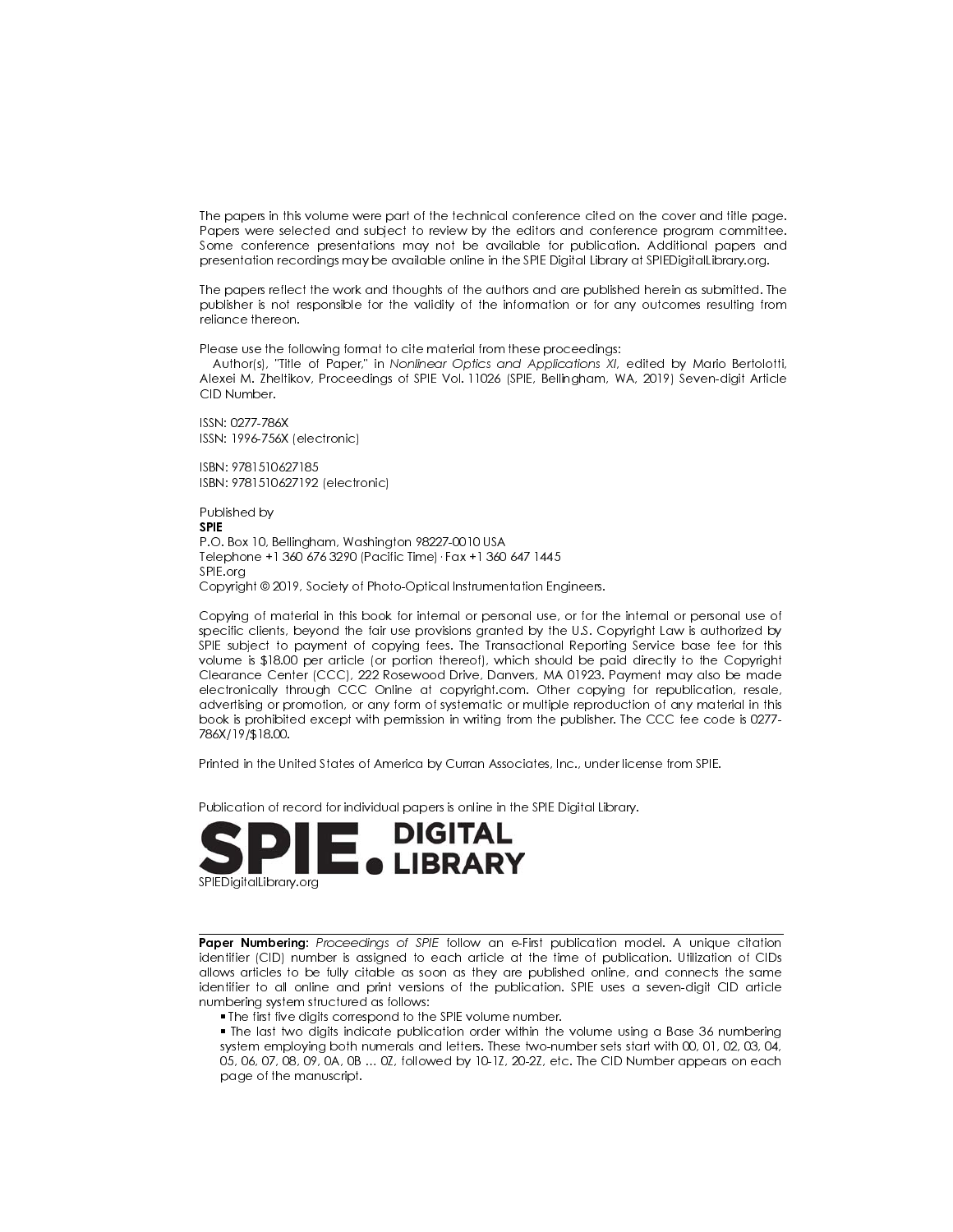### **Contents**

- 
- 

# $\frac{1}{2}$  $\frac{1}{2}$ SESSION 1 FEMTOSECONDS

- 
- 
- 
- ix Confere<br>
xi Introduc<br>
SESSION 1 FEMTOSE<br>
11026 03 Subcycle<br>
11026 04 Flexible (<br>
pressure<br>
11026 06 Photoace<br>
11026 07 Supercol<br>
Paper Av<br>
SESSION 2 CHIRALIT xi Introduction<br>
SESSION 1 FEMTOSECONDS<br>
11026 03 Subcycle pulses in the min<br>
11026 04 Flexible control of nonline<br>
pressure gases and super<br>
11026 06 Photoacoustic and optica<br>
11026 07 Supercontinuum enhance<br>
Paper Award) SESSION 1 FEMTOSECON<br>
11026 03 Subcycle pul:<br>
[11026-1]<br>
11026 04 Flexible contr<br>
pressure gase<br>
11026 06 Photoacoustic<br>
11026 07 Supercontinu<br>
Paper Award<br>
SESSION 2 CHIRALITY AN<br>
11026 08 Nonlinear opt<br>
11026 09 Enhancin 11026 03 Subcycle pulses in the mid-infrared: ultrafast ionization dynamics in solids (Invited Paper)<br>
11026 -11<br>
11026 -11<br>
11026 06 Pressure gases and supercritical fluids  $[11026-2]$ <br>
Photoacoustic and optical imaging Flexible c<br>Flexible c<br>pressure g<br>Photoaco<br>Supercon<br>Paper Aw<br>CHIRALITY<br>Nonlinear<br>Enhancing<br>Il 1026-8]<br>Switching<br>Optical a Flexible control of nonlinear processes under femtosecond filamentation using adjustable high-<br>pressure gases and supercritical fluids [11026-2]<br>11026 07<br>Supercontinuum enhancement using Bragg solitors on a CMOS-compatible pressure gases and supercritical fluids [11026-2]<br>Photoacoustic and optical imaging of the femto<br>Supercontinuum enhancement using Bragg solit<br>Paper Award) [11026-5]<br>CHIRALITY AND SYMMETRIES<br>Nonlinear optics in chiral mater 11026 06 Photoacoustic and optical imaging of the femtosecond filament in water  $[11026-4]$ <br>
11026 07 Supercontinuum enhancement using Bragg solitons on a CMOS-compatible chip (<br>
11026 08 CHIRALITY AND SYMMETRIES<br>
11026 0 Supercontinuum enhancement using Bragg solitons on a CMOS-compatible chip (Best Student<br>
Proper Award) [11026-5]<br>
SESSION 2 CHIRALITY AND SYMMETRIES<br>
Nonlinear optics in chiral materials (Invited Paper) [11026-6]<br>
11026 09

## SESSION 2 CHIRALITY AND SYMMETRIES

| 1102608 |  | Nonlinear optics in chiral materials (Invited Paper) [11026-6] |
|---------|--|----------------------------------------------------------------|
|---------|--|----------------------------------------------------------------|

- 
- 
- 

### SESSION 3 NONLINEAR MATERIALS AND THZ: SPECIAL SESSION HONORING PROF. JOSEPH W. HAUS

- Paper Award) [11026-5]<br>CHIRALITY AND SYMMET<br>Nonlinear optics in chira<br>Enhancing nonlinear pro<br>Enhancing nonlinear pro<br>Switching in the PT-symr<br>Optical activity of chiral<br>NONLINEAR MATERIALS<br>Optical limiting behavio<br>Concent Monlinear optics in chiral materials (Invited Paper) [11026-6]<br>
11026 09<br> **Enhancing nonlinear processes from dielectric nanoantenna**<br>
11026 0A<br> **Switching in the PT-symmetric nonlinear periodic structures**<br>
11026 0B<br> **Opt** Enhancing nonlinear processes from dielectric nanoantennas: the role of the substrate<br>
11026-8]<br>
11026 08 Switching in the PT-symmetric nonlinear periodic structures [11026-9]<br>
11026 08 Optical activity of chiral semicondu Switching<br>Switching<br>Optical a<br>NONLINE<br>Optical lir<br>Optical lir<br>The effect<br>The effect Switching in the PT-symmetric nonlinear periodic structures [11026-9]<br>
11026 0B Optical activity of chiral semiconductor gammadions [11026-10]<br>
SESSION 3 NONLINEAR MATERIALS AND THZ: SPECIAL SESSION HONORING PROF.<br>
Optical Optical activity of chiral semiconductor gammadions [11026-10]<br>
SESSION 3 NONLINEAR MATERIALS AND THZ: SPECIAL SESSION HONORING PR<br>
Optical limiting behavior of single-walled carbon nanotubes in w<br>
concentrations [11026-12 0026 0D Optical limiting behavior of single-walled carbon nanotubes in water dispersion at different<br>
concentrations  $[11026-12]$ <br>
11026 0E Two-photon-activated light energy conversion in quantum dot-purple membrane hybri
- concentrations [11026-12]<br>Two-photon-activated ligh<br>material [11026-13]<br>The effect of a waveguide<br>The effect of a waveguide 11026 0E Two-photon-activated light energy conversion in quantum dot-purple membrane hybrid<br>material [11026-13]<br>11026 0G The effect of a waveguide on the formation of optical terahertz solitons [11026-15] material [11026-13]<br>The effect of a wave<br>
- 11026 0G  $\,$  The effect of a waveguide on the formation of optical terahertz solitons  $[11026\text{-}15]$ <br> $\,$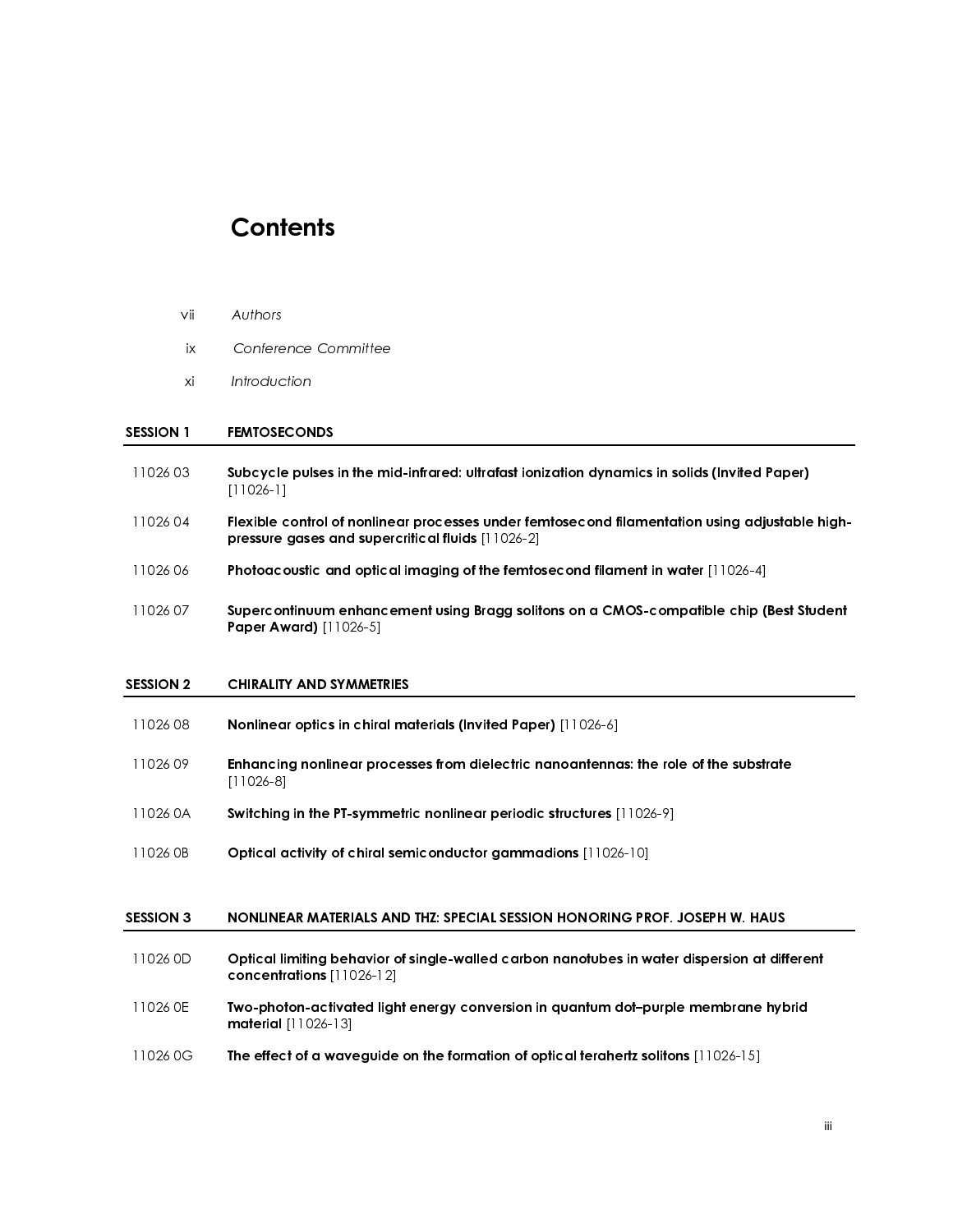11026 0 **Theoretical investigation of terahertz generation from two-color laser pulse ionized gases: the** role of the thickness of the nonlinear crystal [11026-17]

### j SESSION 4 NONLINEAR EFFECTS

- 11026 0L Two-component few-cycle light bullets in a gradient waveguide with quadratic nonlinearity [11026-20]
- 11026 0M Vortex light bullets forming at second harmonic generation [11026-21]

### j SESSION 5 PLASMONICS AND SHG

- 11026 0O Surface and bulk harmonic generation in the opaque region of GaAs [11026-24]
- 11026 0Q Multibound solitons generation with a controllable number of bound states in a passive modelocked all-fiber erbium-doped ring laser [11026-25]

#### j SESSION 6 NONLINEARITIES IN QUANTUM SYSTEMS AND APPLICATIONS

- 11026 0S Quantum spin Hall effect in bound states in continuum (Invited Paper) [11026-27]
- 11026 0T Slide-free histopathological imaging of hematoxylin-eosin-stained whole mount tissues using Cr:forsterite laser-based nonlinear microscopy [11026-29]
- 11026 0U Self-written net waveguides using photopolymer media [11026-30]
- 11026 0V Role of deposited energy density and impact ionization in the process of femtosecond lasermatter interaction in solids: scaling from visible to mid-IR wavelength [11026-31]
- 11026 0W Features of laser cooling of Yb-doped fluorite nanocrystals using coherent population transfer techniques [11026-32]

### POSTER SESSION

| 11026 OX | Laser-induced shockwave crystallization of nitrates [11026-34]                                              |
|----------|-------------------------------------------------------------------------------------------------------------|
| 11026 OY | Vibration interaction between chitosan molecules and ablative silver and gold nanoparticles<br>[11026-35]   |
| 11026 OZ | Linear and nonlinear chiro-optical properties of carvone molecule mirror-image configurations<br>[11026-36] |

j